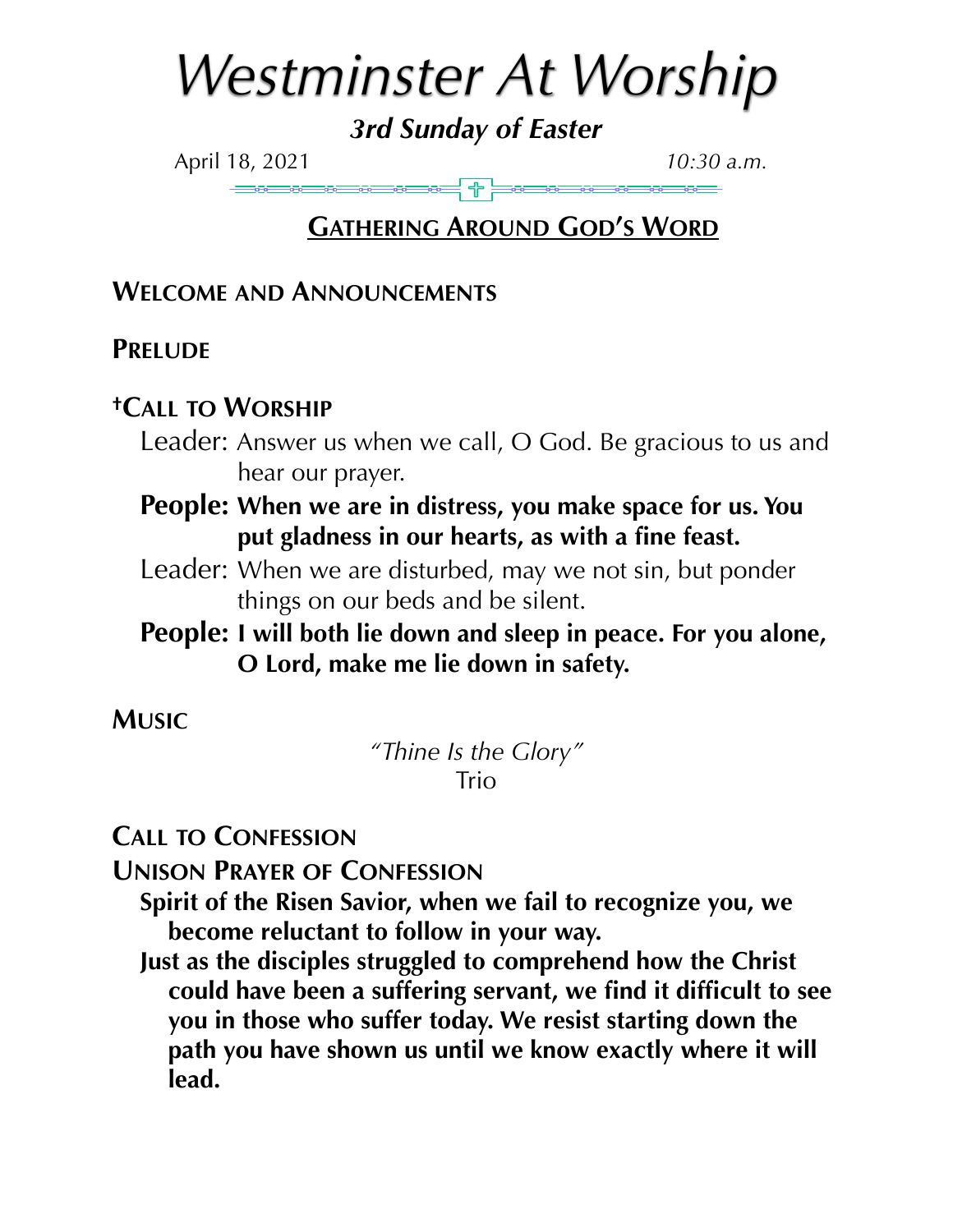**Free us from cynicism and fear. Liberate your world from suspicion and prejudice. Forgive us, Living Lord, and lead us wherever you will.** 

*— Silent Prayer —* 

**Amen.**

**ASSURANCE OF PARDON**

**†SHARING GOD'S PEACE**

**CHILDREN'S MOMENT**

## **PROCLAIMING GOD'S WORD**

# **PRAYER FOR ILLUMINATION READINGS FROM THE SCRIPTURES**

# **First Lesson 1 John 3:1-7**

**1** See what love the Father has given us, that we should be called children of God; and that is what we are. The reason the world does not know us is that it did not know him. **2** Beloved, we are God's children now; what we will be has not yet been revealed. What we do know is this: when he is revealed, we will be like him, for we will see him as he is. **3** And all who have this hope in him purify themselves, just as he is pure. **4** Everyone who commits sin is guilty of lawlessness; sin is lawlessness. **5** You know that he was revealed to take away sins, and in him there is no sin. **6** No one who abides in him sins; no one who sins has either seen him or known him. **7** Little children, let no one deceive you. Everyone who does what is right is righteous, just as he is righteous.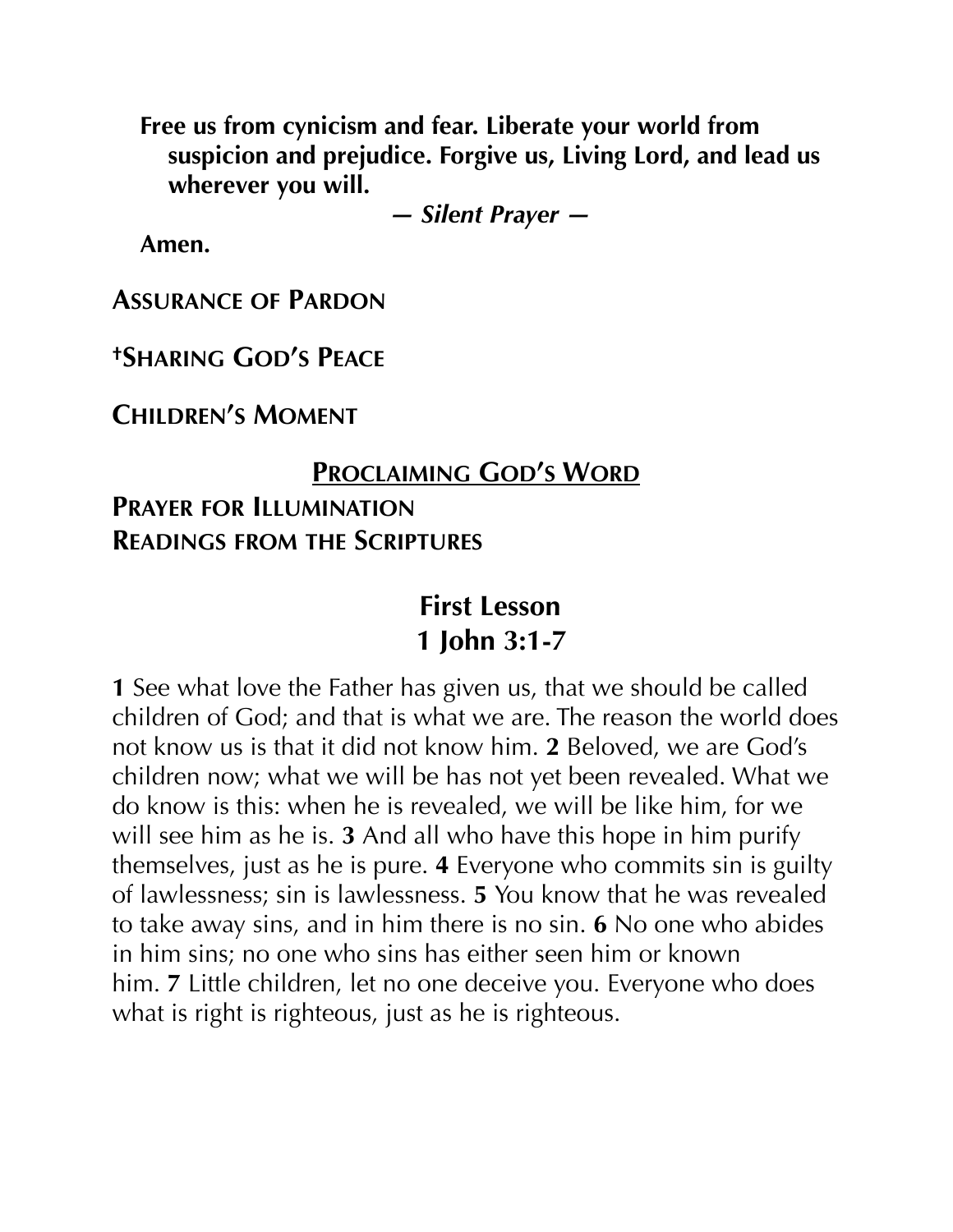# **Second Lesson Acts 3:4-10; 12-19**

**4** Peter looked intently at him, as did John, and said, "Look at us." **5** And he fixed his attention on them, expecting to receive something from them. **6** But Peter said, "I have no silver or gold, but what I have I give you; in the name of Jesus Christ of Nazareth, stand up and walk." **7** And he took him by the right hand and raised him up; and immediately his feet and ankles were made strong. **8** Jumping up, he stood and began to walk, and he entered the temple with them, walking and leaping and praising God. **9** All the people saw him walking and praising God, **10** and they recognized him as the one who used to sit and ask for alms at the Beautiful Gate of the temple; and they were filled with wonder and amazement at what had happened to him.

**12** When Peter saw it, he addressed the people, "You Israelites, why do you wonder at this, or why do you stare at us, as though by our own power or piety we had made him walk? **13** The God of Abraham, the God of Isaac, and the God of Jacob, the God of our ancestors has glorified his servant Jesus, whom you handed over and rejected in the presence of Pilate, though he had decided to release him. **14** But you rejected the Holy and Righteous One and asked to have a murderer given to you, **15** and you killed the Author of life, whom God raised from the dead. To this we are witnesses. **16** And by faith in his name, his name itself has made this man strong, whom you see and know; and the faith that is through Jesus has given him this perfect health in the presence of all of you. **17** "And now, friends, I know that you acted in ignorance, as did also your rulers. **18** In this way God fulfilled what he had foretold through all the prophets, that his Messiah would suffer. **19** Repent therefore, and turn to God so that your sins may be wiped out.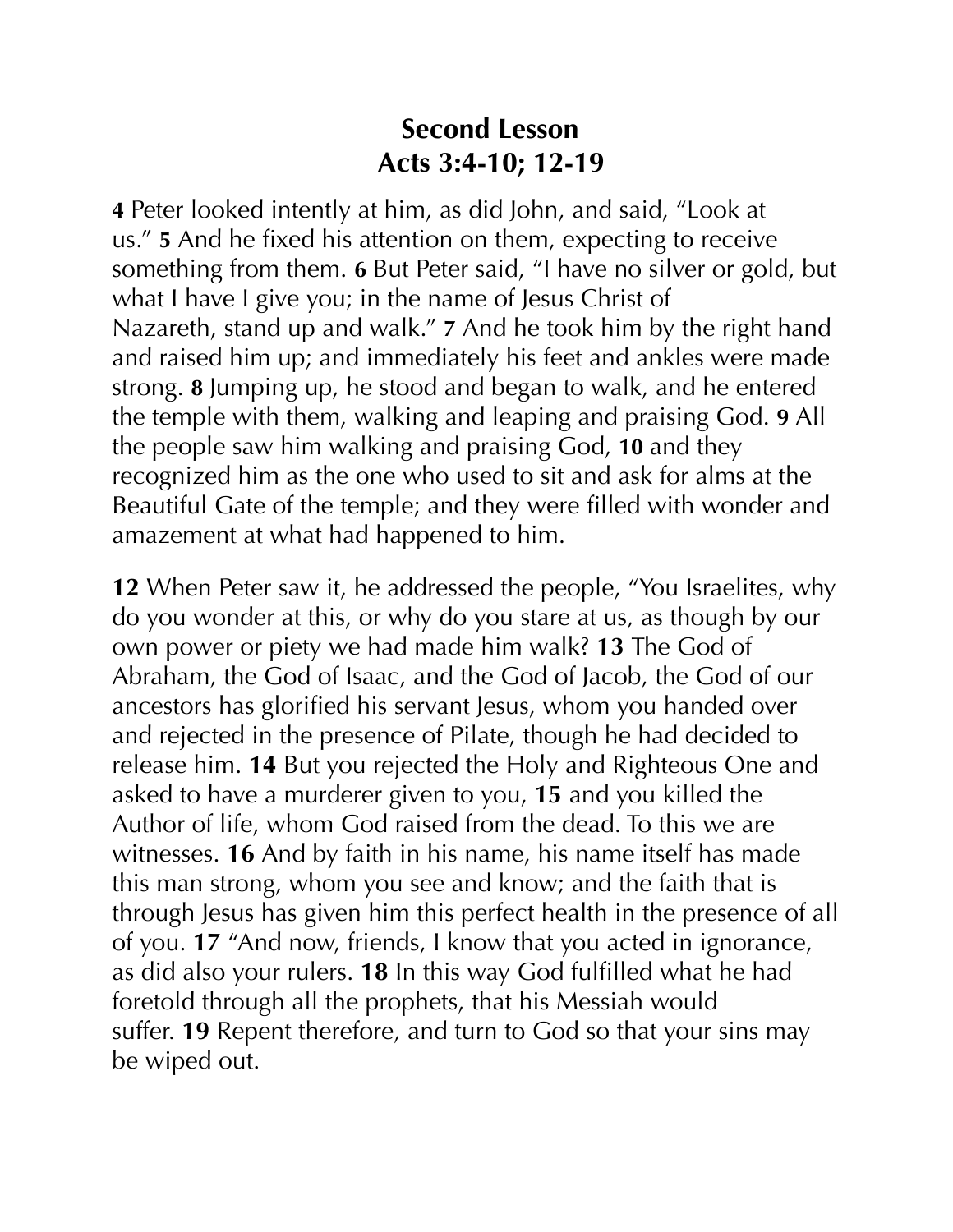**†AFFIRMATION OF FAITH (from** *A Brief Statement of Faith***)** 

**In life and in death we belong to God.** 

**Through the grace of our Lord Jesus Christ, the love of God, and the communion of the Holy Spirt, we trust in the one triune God…whom alone we worship and serve.** 

**We trust in Jesus Christ, fully human, fully God.** 

**We trust in God, whom Jesus called Abba, Father.** 

- **We trust in God the Holy Spirit, everywhere the giver and renewer of life. The Spirit justifies us by grace through faith, sets us free to accept ourselves and to love God and neighbor, and binds us together with all believers in the one body of Christ, the Church.**
- **The same Spirit who inspired the prophets and apostles rules our faith and life in Christ through Scripture, engages us through the Word proclaimed, claims us in the waters of baptism, feeds us with the bread of life and the cup of salvation, and calls women and men to all ministries of the church.**
- **In a broken and fearful world the Spirit gives us courage to pray without ceasing, to witness among all peoples to Christ as Lord and Savior…and to work with others for justice, freedom, and peace.**
- **With believers in every time and place, we rejoice that nothing in life or in death can separate us from the love of God in Christ Jesus our Lord.**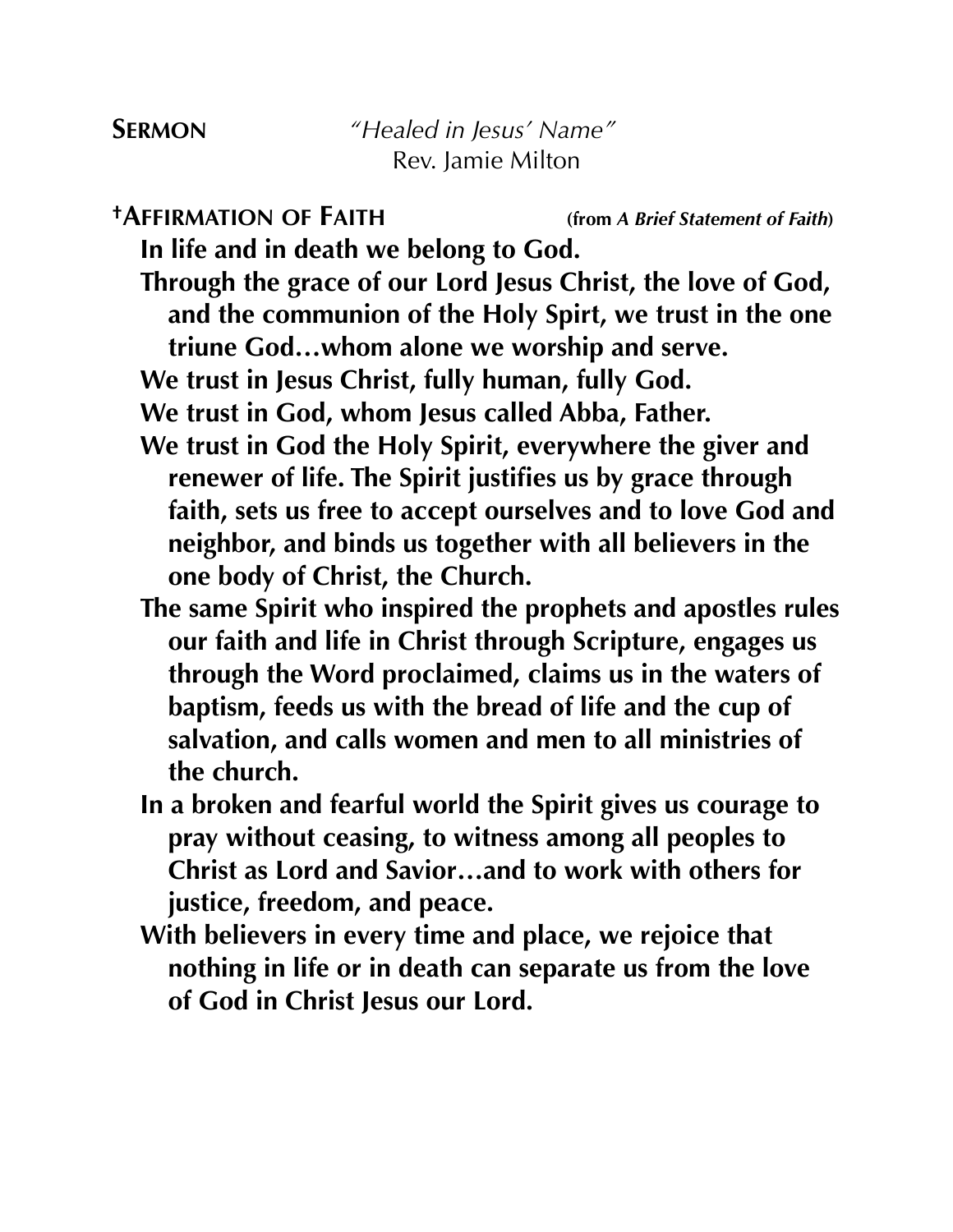## **MUSIC**

*"Holy, Holy, Holy"*  Handbell Choir

#### **WESTMINSTER AT WORK**

Dan Streeter, Rescue Ministries of Mid-Michigan

#### **RESPONDING TO GOD'S WORD**

#### **PRAYERS OF THE PEOPLE & THE LORD'S PRAYER**

THE LORD'S PRAYER

**PEOPLE: Our Father, who art in heaven, hallowed be thy name, thy kingdom come, thy will be done, on earth as it is in heaven. Give us this day our daily bread, and forgive us our debts as we forgive our debtors; and lead us not into temptation, but deliver us from evil. For thine is the kingdom, and the power, and the glory forever, Amen.** 

#### **OFFERING OURSELVES AND OUR GIFTS TO GOD**

#### **MUSICAL REFLECTION** Wendy Tally

#### **†UNISON PRAYER OF DEDICATION**

adapted from "Christ Has No body" by Teresa of Avila (1515-1582) **God of love, help us remember that Christ has no body now on earth but ours, no hands but ours, no feet but ours. Our are the eyes to see the needs of the world. Ours are the hands to bless the people we meet. Ours are the feet to do good in Christ's name. Bless, O God, the work of our hands and these offerings, that they may be Christ's work in the world. Amen.**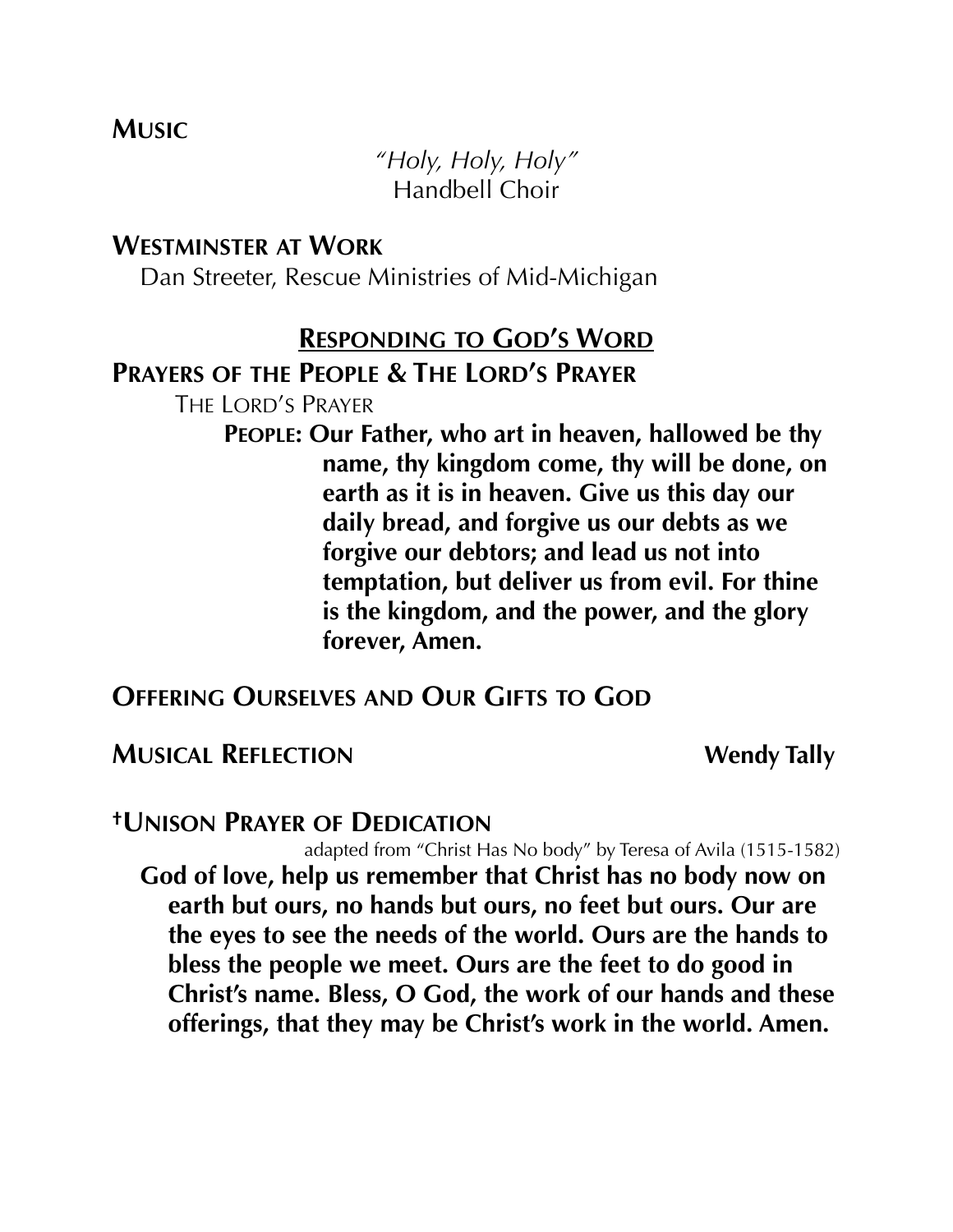## **BEING SENT WITH GOD'S WORD**

#### **HYMN OF DEDICATION**

*"Christ Arose!"*  Trio

## **CHARGE & BENEDICTION**

Liturgical texts used with permission from: Feasting on the Word Worship Companion: Liturgies for Year B, Volume 1 @ 2014 Westminster John Knox Press. *The Abingdon Worship Annual 2021.* @2020 by Abingdon Press.

MINISTERS All the People PASTOR **Rev.** Jamie Milton PARISH ASSOCIATE Rev. Linda Williams LITURGIST Joy Hebner CHRISTIAN EDUCATION DIRECTOR Nikelle Johnson NURSERY SUPERVISOR Elaine Edwards CHOIR DIRECTOR DAWN Auger HAND BELL DIRECTOR Peggy Hanson ORGANIST Wendy Tally TREASURER Heidtman Heather Heidtman CUSTODIAN Harold Miller SECRETARY Judy Harrelson CCLI License #2328090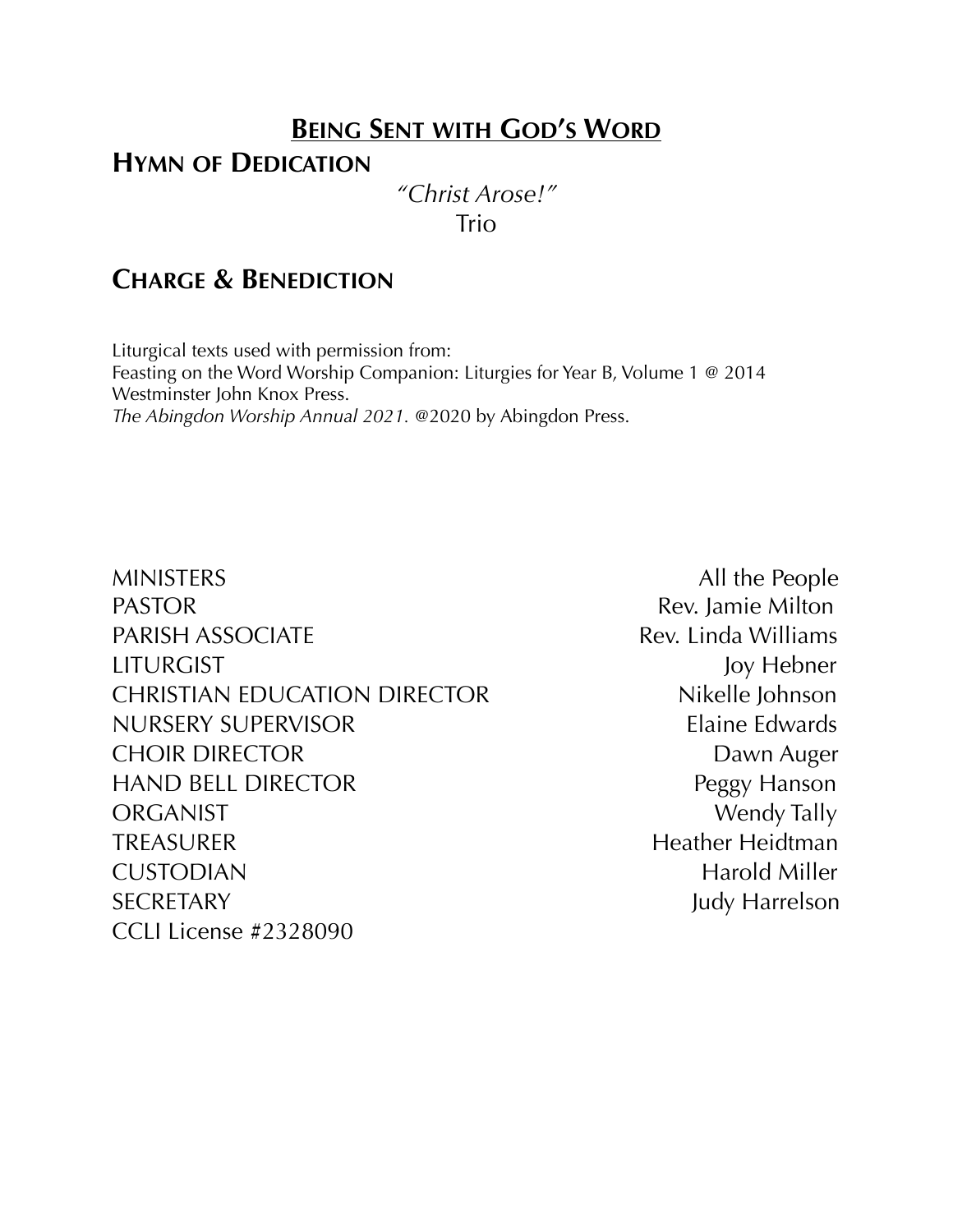## **ANNOUNCEMENTS FOR APRIL 18, 2021**

**THURSDAY EVENING BIBLE STUDY:** Join us on Thursdays at 7:00 p.m. via Zoom as we delve into the Book of Acts. Acts is all about stories — activities, actions, actors. And with that, the promise that it will never be dull! As always, the reason to study the Bible is not to simply know the facts, but to reflect on how these activities, actions, and actors connect to our 21st century lives. The book, *Acts from Scratch*, is available in the church office (donation appreciated). Any questions regarding the class or for Zoom information, contact Rev. Linda at 989-686-1360 or email at [parishassoc@wpcbc.org.](mailto:parishassoc@wpcbc.org)

**THE WIRED WORD ADULT FAITH FORMATION:** Join us on Wednesdays at 1:00 p.m. via Zoom. Enjoy lively conversations about current events in the news and the Bible passages that relate to those events. Any questions regarding the class or for Zoom information, contact Rev. Linda at 989-686-1360 or email at [parishassoc@wpcbc.org.](mailto:parishassoc@wpcbc.org)

**THE BOOK CLUB** will meet Tuesday, April 27 at 6:00 p.m. via Zoom. We will discuss the book, *Behind the Scenes at the Museum,* by Kate Atkinson. Books are available at church this month. They are available in the church office for check-out and can be picked up during regular business hours. Contact Nikelle at [cedirector@wpcbc.org](mailto:cedirector@wpcbc.org) to receive Zoom login information.

**DEBORAH CIRCLE:** Ladies, you are invited! The Deborah Circle will meet via Zoom on Tuesday, April 27 at 7:00 p.m. Contact Darlene Kusterer or the church office for Zoom information.

**JOIN US ON FACEBOOK:** Westminster Presbyterian Church - Bay City.